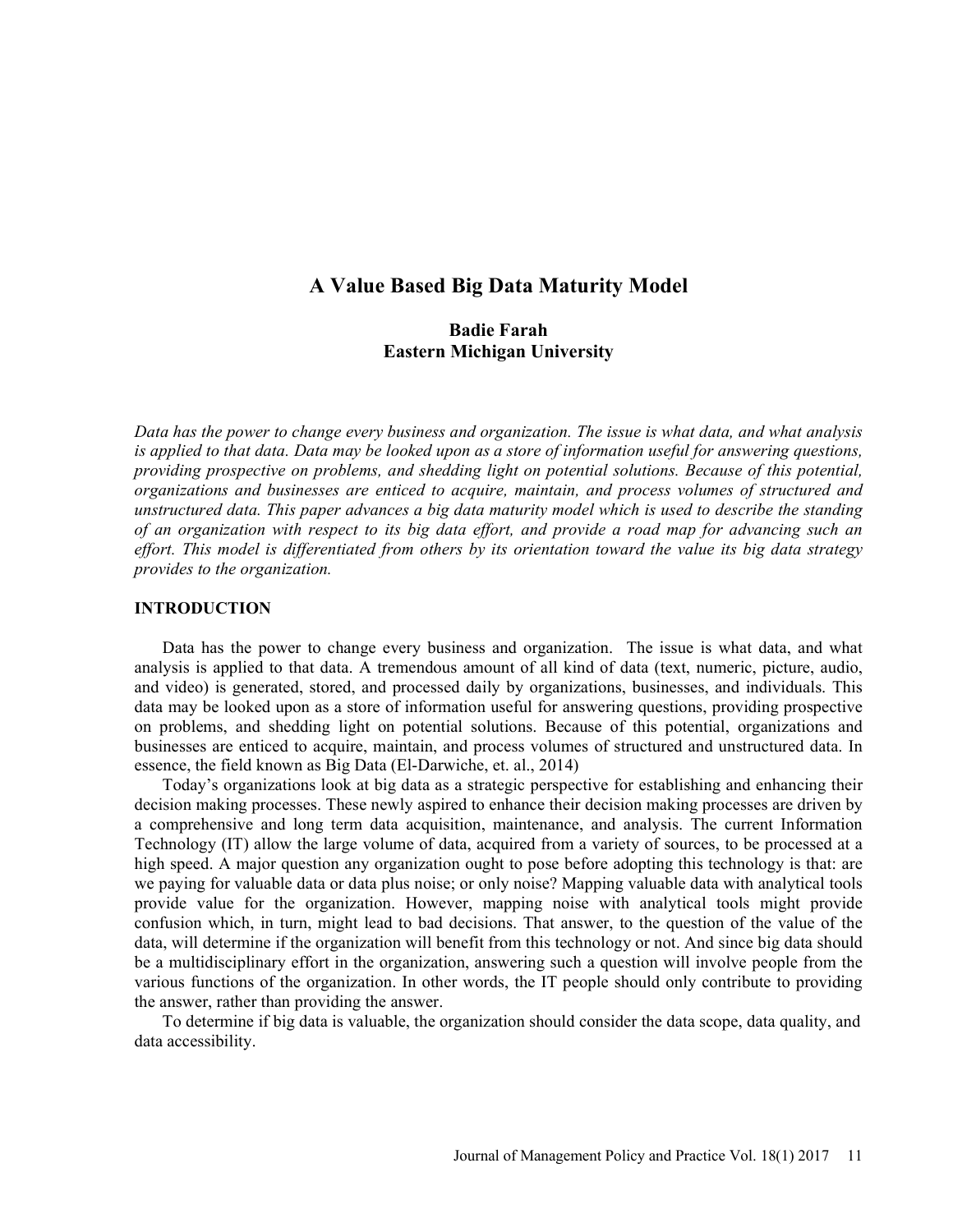- Data scope: More data is not necessarily the answer. The right data is! Determining the scope of data should be multidisciplinary  $-$  multifunctional. This effort is crucial to the success of the big data project.
- Data accessibility: What good data is if you cannot access it? Since data might be originating from a number of sources (internal and external), the issue of access to the data must be resolved. It is of great importance that trust of the sources of the data, and the ability of the recipient to verify the data are established. Data sharing and protection of data providers are essential for obtaining valuable data.
- Data quality: To ensure data quality, standardization to link data sets is essential. Data integrity is another facet of data quality. Here we are asking how much "bad data" can pollute "good data; how can the organization determine "false positive" and how much such determination cost. On the average 80% of time and effort is spent on cleaning and organizing data while 20% and effort is spent on collecting data.

To ensure confidence in the data and the results of the analysis, the organization may insist on a quantitative measure of the value of bid data, rather than just depend on the force of the argument that the big data proposal will return value to the organization.

Big data is a multi-faceted technology, it is made up of old and new technologies, the objective of which to assist organizations in consolidating and interpreting data for the purpose of achieving competitive edge. This competitive edge may be attained through insight generated by big data technologies by augmenting internal and external data with powerful analytical tools. These technologies provide a platform for managing the load and storage aspects of the organization data. In addition, these technologies make it possible to acquire, manage, and analyze tremendous volumes of data in a timely fashion and provide insight to the organization as to what the analyses has discovered (Halper, et. al., 2013).

### BIG DATA MATURITY MODELS

A maturity model for big data is a way of classification to describe the status of an organization with respect to its effort as it relates to data collection, maintenance, and analysis. Maturity models for big data may differ in name, number and names of their various levels, and the content of each level. In the following sections we will summarize some of these models.

One maturity model, unlike others, concentrates on the organization's architecture when describing the status of its big data structure. This model describes how the data is organized to integrate systems for the different applications (Mazzaferro, et. al., 2013).

Another maturity model concentrate on data quality management. Data quality is crucial for the competitive advantages of the business. The better the data quality, the better the information that is generated from analysis of the data, the better the decision that management can make. The competition in business is transformed, in this era of big data, to competition for getting quality data and employing the best powerful analysis tools to transform the data into information for competitive advantage. Maintaining high quality data could be fairly expensive for the enterprise. However, when contrasted with low quality data, it is obvious that it is worth the cost. Low quality data brings a number of negative ramifications to the business including, but not limited to, dissatisfied customers, higher cost for maintaining the data, degraded performance, and ineffective decisions. In addition, low quality data has great effect on the organization's employees moral and trust of their management. A big data quality model focuses on the quality of the data structure and the management of such a structure. This leads to a model for managing a quality metadata model (Ryu, et. al., 2006).

Today's organizations consider big data the latest advancement in Information Technology (IT) that might have a long-term effect to direct and enhance their data-driven decision-making. Big data is characterized by the extraordinary large data volumes, which originate from a variety of sources, with real-time data collection, storage, and analysis (El-Darwiche, et. al., 2014).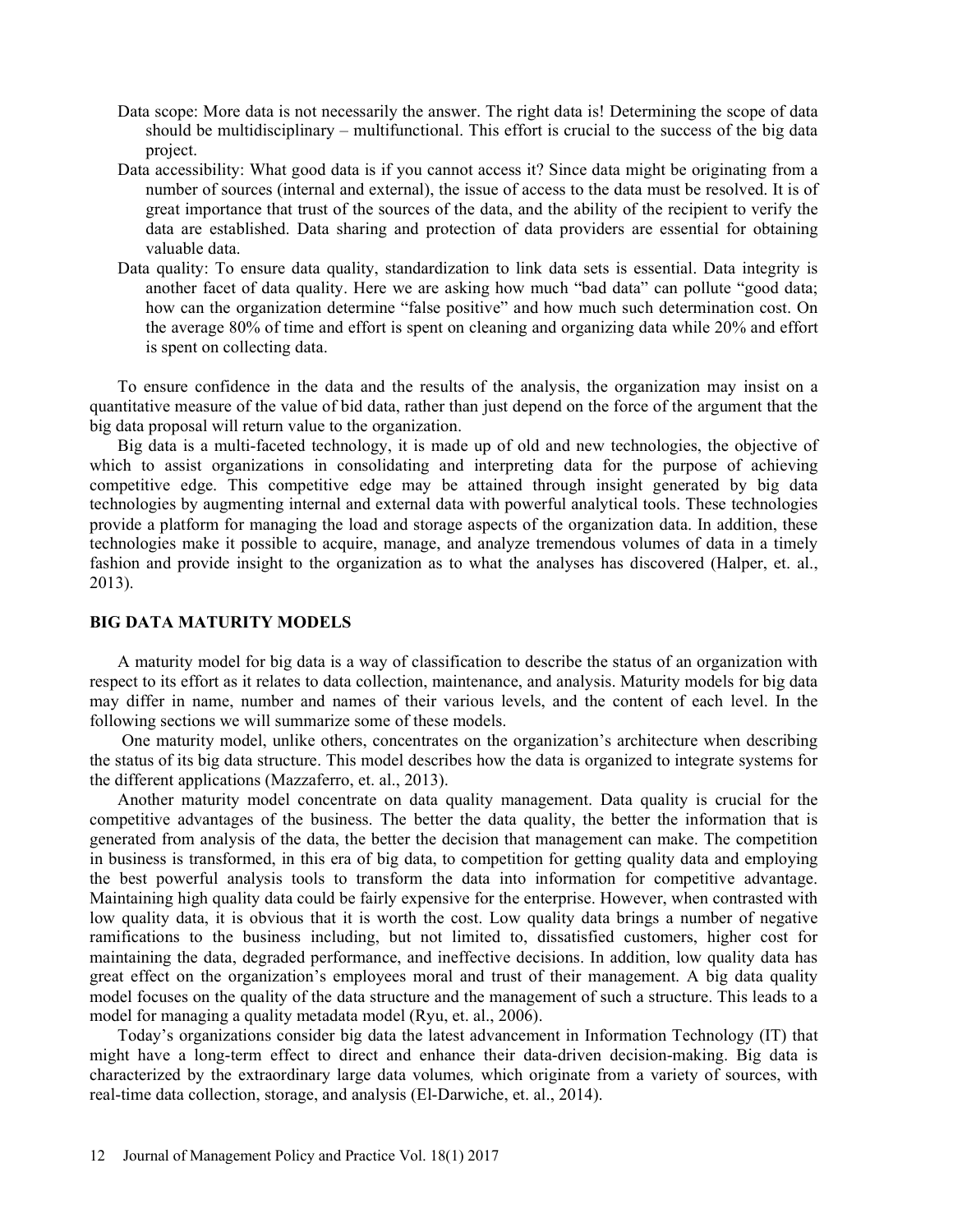Big data represents the most recent advances in data collection, analysis, and usage toward the objectives of the organization. The magnitude of acquired data is massive and the trend for this acquisition is exponential. This necessitates that the organization is able to utilize the data for the benefit of the organization in a timely fashion. A maturity model that is built and administered around the benefit and cost, for the organization, of being at each level is of great help in determining what data to collect, what tools to use in analyzing this data, and what decisions this analysis will facilitate. In other words, a big data program should be based on economic feasibility of the applications affected and their dependent on such a program (Farah, 2015).

In this paper we will develop a benefit/cost/risk maturity model that encompass benefits, cost of data, and risk of not acquiring such data and being at a given level of the model. In addition, we will provide a mathematical model that encompass the benefit, cost, and risk values of the organization applications being at a certain level of the proposed maturity mode. These values will also be presented in a matrix form that provide a snapshot presentation to the decision maker.

## A VALUE BASED MATURITY MODEL

This maturity model which we call "A Value Based Maturity Model", like all other maturity models, consists of several levels each of which denoting the commitment of the organization to its data. The proposed model has five levels Initial, Defined, Managed, Optimized, and Strategic -- which are detailed in the following sections. At this point of the development of the model we found that five levels will serve the purpose of identifying the important activities the big data might impart on the wellbeing of the organization. The names given to these levels imply the commitment of the organization to big data at each level. Other names may be contemplated, as well as, more or less levels depending on the organization needs or desired classifications.

However, unlike other maturity models discussed in the literature, our proposed model is oriented toward the benefits, costs, and risks applications might add to the organization. Because organizations commitment to big data should be dependent on the added value that applications bring to the organization, the proposed maturity assigns a level to any application based on these values. Therefore, a given level may be suitable for some applications depending on their needs of data, and their move to a higher level in the maturity model is based on their requirements of more sophisticated data technologies  $-$  such as big data.

### Level 1 – Initial (Pre-Contemplation)

This level is characterized by somewhat lack of awareness or denial of the value that a big data program might contribute to the wellbeing of the organization. It also characterized by an ad hoc approach- on the initiative of some people in the organization- to data collection and analysis. Personal initiatives, and use of Data Exploration/Visualization tools for ad hoc analysis of accumulated data are examples of such efforts at this level of the maturity model.

Data Base Management System (DBMS) is probably the only available tool for the accumulation and crude analysis of data at this level. The activities undertaken at this level are oriented toward monitoring the business activities and initial assessment of performance of these activities. In other words, Level 1 utilizes data that is generated by the operation of the organization and maintained by the organization DBMS. This technology is very much available to all organization with even a small commitment to Information technology (IT).

Consciousness raising of the value of big data is essential to get the organization to experiment with this technology for the benefit of the organization. How successful is this endeavor is highly dependent on the benefits the ad hoc projects, that have already been taken, returned to the organization.

#### Level 2 – Defined (Contemplation)

This level is characterized by awareness of the need to change, by thinking about big data and its benefit to the organization. Contemplation is characterized by adding unstructured data, real time feeds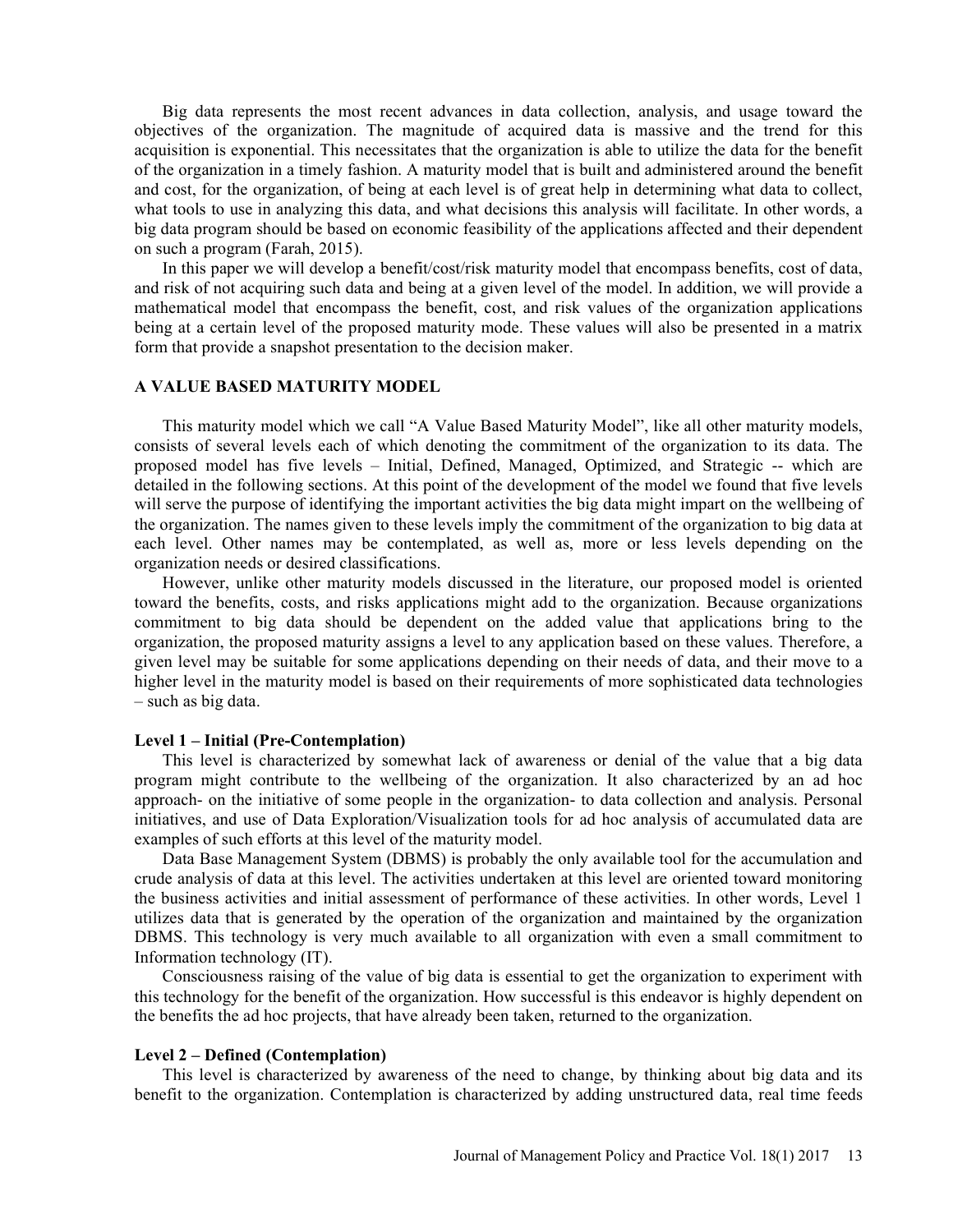from external organizations, and feeds from the social media to the data generated by business operations -- which is utilized in the previous level (Initial). This additional data is augmented with statistical tools and data mining software to assist in predicting possibilities for the organization. These possibilities are then feedback into the strategic and operational decision of the enterprise to generate more efficiencies and new products and markets.

Organizations at this level need more conscientious raising. This may be achieved by reading, studying, and engaging their specialist in seminars and conferences about big data. Being exposed to big data in this fashion promotes awareness of potential problems, cost, risks, and benefit of big data to the organization.

## Level 3 – Managed (Preparation)

In this level the organization is preparing to change its current ways and adopt big data technologies for the management of its data throughout its applications. This change is about to take place very soon since resources have been committed to deliver this change. The organization, at this stage, is forward looking to the future to harness the power of big data. Level 3 is characterized by deploying Metadata Systems, and integrating and managing data across all applications. Data integration across application can deliver great benefits to the organization by shedding light on the possibilities that might arise from integrating applications. The commitment of the organization to big data at this level is significant in monetary, as well as, personnel and organizational resources.

Organizations need to avoid making the mistake of expecting miracles, in monetary returns or improvements in decision making, in a short period of time. Therefore, they must set realistic goals to avoid disappointment and potential failure of this undertaking.

## Level 4 – Optimized (Commitment)

This level is characterized by the need for a higher level of data management. Enterprise Data Management Architecture becomes essential at this level because it provides an organization wide view of the data which permeate the applications. A top level view of the data, which can be articulated in terms of the organization goals and objectives, and further details to provide views appropriate at the application level, can all be accommodated by the enterprise Data Management Architecture.

The organization must also take on the tasks of optimizing data collection, scheduling, and workload. Furthermore, data security and data governance are at the center of dealing with the organization data at this level.

### Level 5 – Strategic (Future)

This level is characterized by the foresight that big data is one of the great asset of the organization and it is to be exploited for strategic advantage. Accumulating data and subjecting it to the best analytical tools available for extracting trends and new venues to pursue new products, markets, and ventures becomes a strategic objective of the organization.

The organization, at this level, is looking to leverage its big data for new revenue opportunities. The major concern should be centered on the value that the big data could add to the net profit of the organization. In other words, the cost of deploying big data, and the risk of not deploying big data, should be a major consideration in the adoption decision of these technologies for the proposed applications.

The organization should shadow its customers and research their needs and desires. In other words, the organization should move its data collection and analysis from just a product/service orientation to a platform where it looks for a more futuristic orientation.

### A Benefit/Cost/Risk Model for Determining the Appropriate Level

This is a business based model which may be used to determine the appropriate level at which an organization should be placed in the proposed maturity model. The model assesses the costs, benefits, and risks associated with applications being placed at a certain level of the maturity model. The model we advocate is: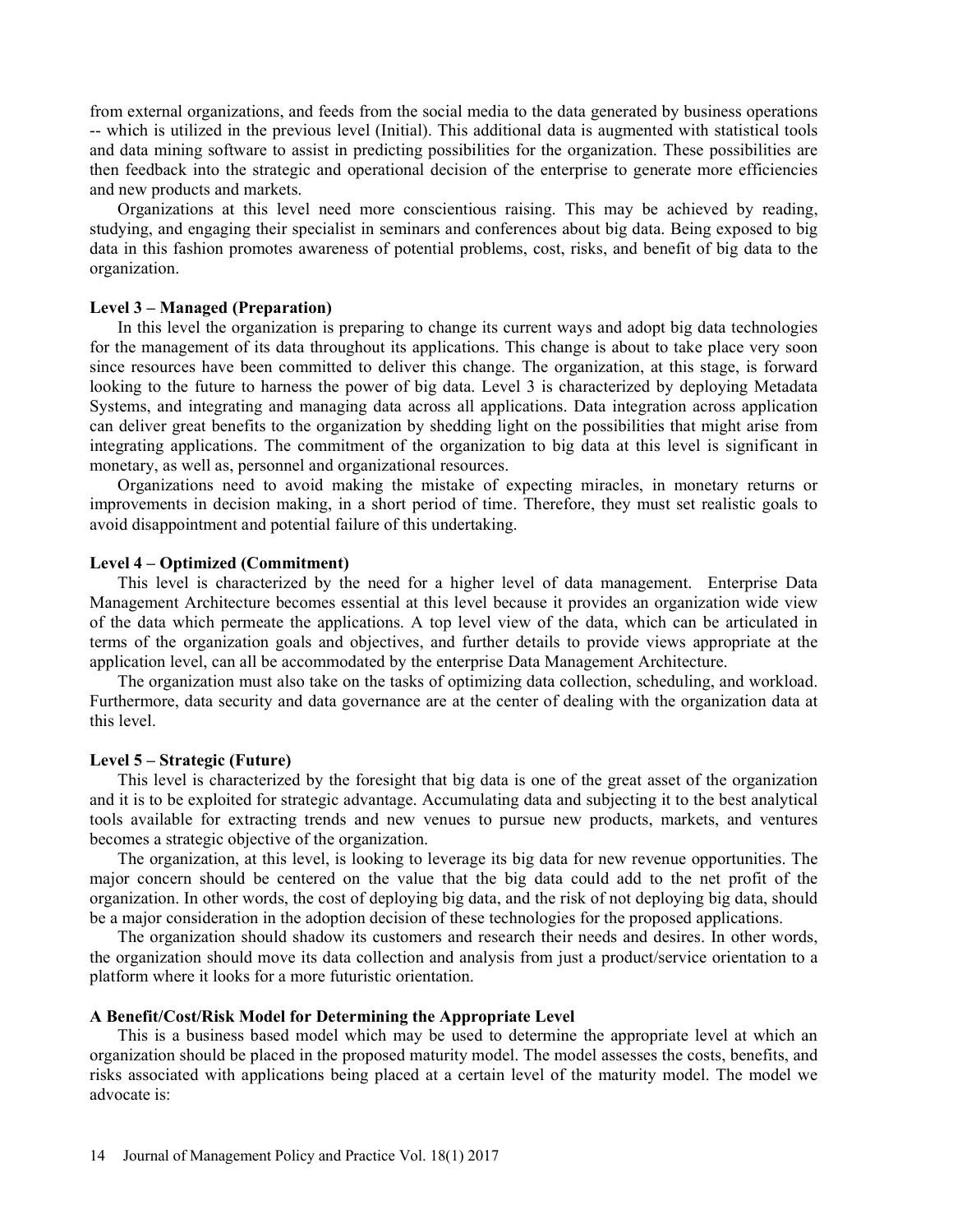$$
B(i) > C(i) + R(i)
$$
 (1)

Where

**B** (i) denotes the benefit to the organization of being at level i in monetary unit say  $\hat{s}$ ;

 $C$  (i) denotes the cost to the organization of being at level i in monetary unit such as  $\hat{s}$ ;

R (i) denotes the risk to the organization of NOT being at level i in monetary unit say \$.

C (i) is the cost that the organization will incur in being in level i of the maturity model. That represents all the cost of technology -including hardware, software, and human expertise—necessary for moving the organization from level i-1 to level i.

R (i) may be represented by the opportunity loss for the organization that result from staying at level i-1 and not moving to level i. Other representation and assessment such as penalty that might be charged to the organization because not being able to confirm to regulations or standards. This might be the case when being at level i-1 does not provide the organization the necessary data or analysis that are essential for compliance.

The model in equation (1) may be expressed in terms of the B, C, and R components of the individual application in use by the organization. Such an expression is depicted in the following relation:

$$
B(i, j) > C(i, j) + R(i, j) \qquad \text{for all } i, j \tag{2}
$$

Where

**B** (i, j) denotes the benefit to the organization of having application j in level i in monetary units say \$;

 $C(i, j)$  denotes the cost to the organization of having application j in level i in \$;

 $R$  (i, j) denotes the risk to the organization of NOT having application j at level i in \$.

Unlike other big data maturity models, this model is built on the economy of having a particular organization at a certain level depending on the net benefit, of being at such a level, to the organization. Furthermore, associating the net benefit with each application provide more understanding as to why, or why not, the organization needs to move into a particular level of the maturity model.

The model in relation (2) can be summed over all i, j to achieve an equivalency to the model in relation (1). That is:

$$
\sum B(i, j) > \sum C(i, j) + \sum R(i, j) \quad \text{for all } i, j \tag{3}
$$

Several ratios from the above variables and sums may be calculated to shed more light on the effect of having a particular application at a particular level of the maturity model. Some of these ratios are given in the following relations with respect to level i.

$$
B(i, j) / \sum B(i, j) \quad \text{for all } j \tag{4}
$$

Relation (4) describes the benefit contribution of placing application j at level i when measured against the benefits of all applications at level i.

$$
C(i, j) / \sum C(i, j) \quad \text{for all } j \tag{5}
$$

Relation (5) describes the cost burden of placing application j at level i when measured against the cost burden of all applications at level i.

$$
R(i, j) / \sum R(i, j) \quad \text{for all } j \tag{6}
$$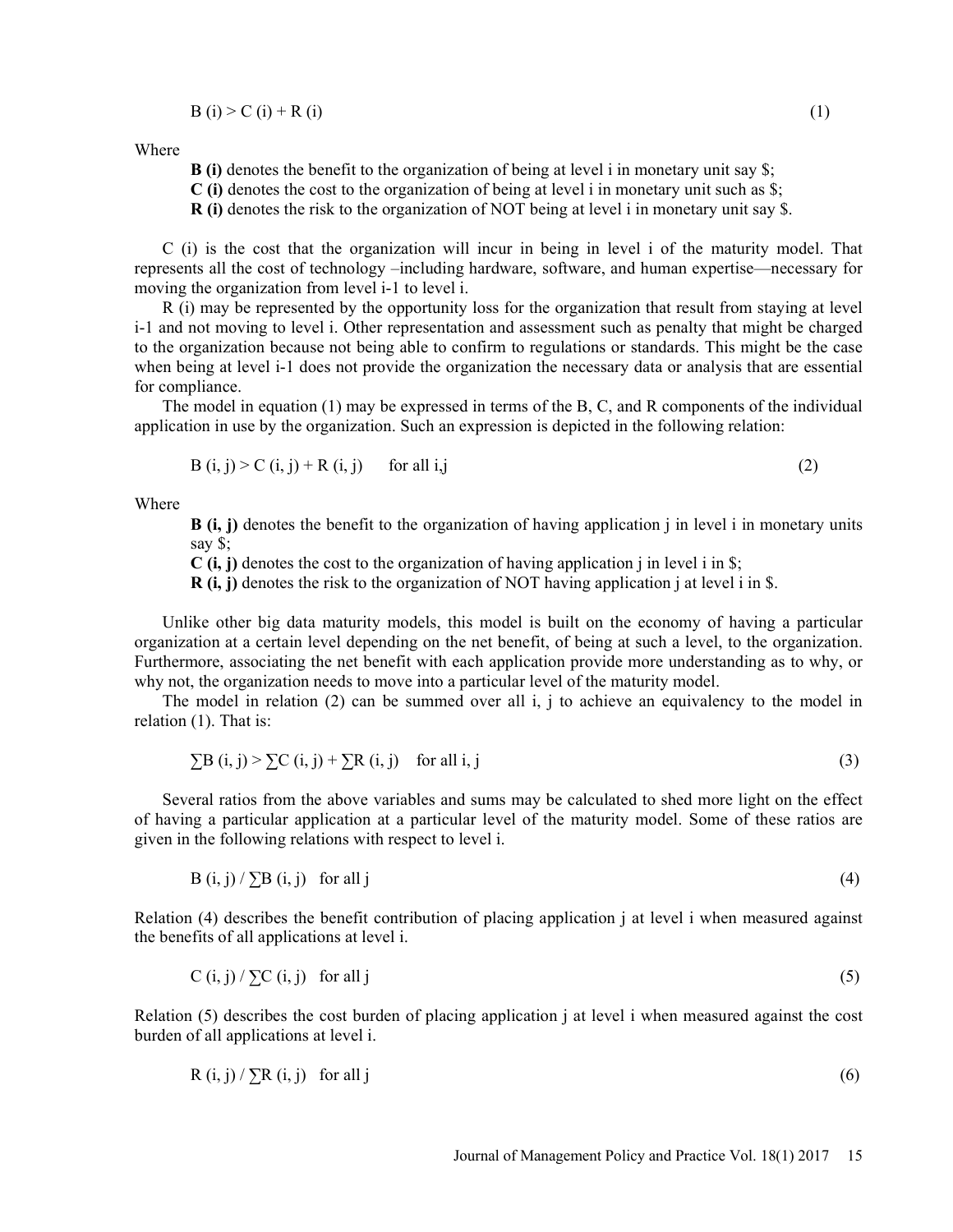Relation (6) describes the risk associated with placing application j at level i when measured against the total risk of all applications at level i.

Another set of ratios may be computed from relations (1), (2), and (3). These ratios facilitate the decisions with respect to a big data program where a multiple of applications feed from such a program. Some of these ratios are given in the following relations with respect to all applications that benefit from a big data program.

 $\sum B(n, m) / \sum B(i, i)$  for all n, m of applications that benefit from the big data program; and for all  $i$ , j applications of the organization  $(7)$ 

Relation (7) describes the benefit contribution of all application at all levels that benefit from a certain big data program when measured against the benefits of all applications at all levels.

 $\sum$ C (n, m) /  $\sum$ B (i, j) for all n, m of applications that benefit from the big data program; and for all i, j applications of the organization  $(8)$ 

Relation (8) describes the total cost burden of all application at all levels that use a certain big data program when measured against the total cost burden of all applications at all levels.

 $\sum R(n, m) / \sum B(i, i)$  for all n, m of applications that benefit from the big data program; and for all i, j applications of the organization  $(9)$ 

Relation (9) describes the total risk associated with all application at all levels that use a certain big data program when measured against the total risk of all applications at all levels.

The model in equation (2) may be represented in a matrix form where the rows refers to the levels of the maturity model and the columns refer to the application. The body of the matrix holds the corresponding entities of B, C, and R (See Table 1).

# TABLE 1 A MATRIX REPRESENTATION OF THE COST/BENEFIT/RISK MODEL FOR DETERMINING THE APPROPRIATE LEVEL

| Application<br>j/Level i | 1 | $\boldsymbol{2}$                     | $\mathbf{3}$ |  |  | $\Sigma$ i,j                                                                                           |
|--------------------------|---|--------------------------------------|--------------|--|--|--------------------------------------------------------------------------------------------------------|
| 1                        |   |                                      |              |  |  | B (1,j), $\Sigma B$ (1,j) for j,<br>C (1,j), $\Sigma C$ (1,j) for j,<br>R (1,j) $\Sigma R$ (1,j) for j |
| $\overline{2}$           |   | B $(2,2)$ ,<br>C $(2,2)$ ,<br>R(2,2) |              |  |  |                                                                                                        |
| $\mathbf{3}$             |   |                                      |              |  |  |                                                                                                        |
| $\overline{\mathbf{4}}$  |   |                                      |              |  |  |                                                                                                        |
| 5                        |   |                                      |              |  |  |                                                                                                        |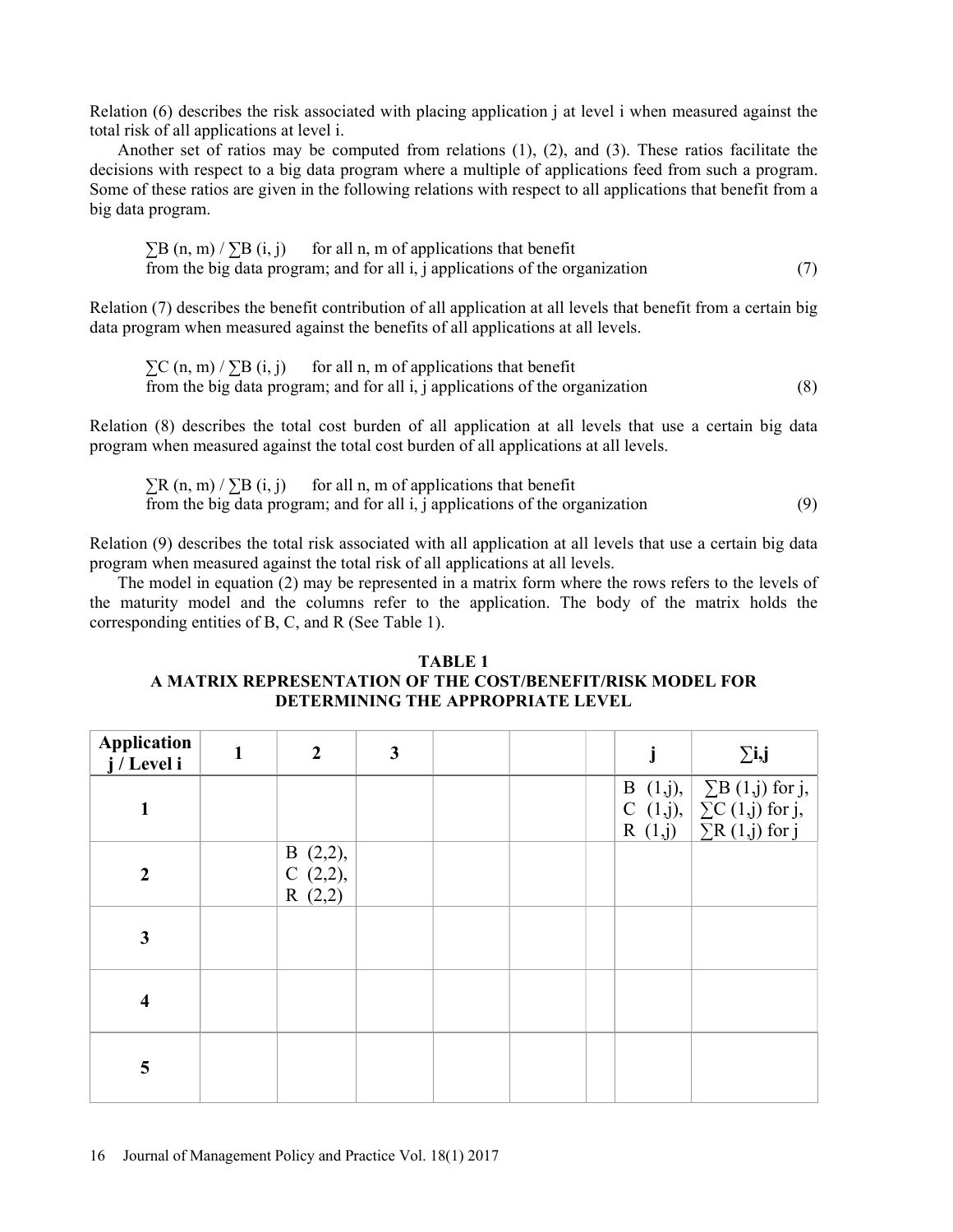This table provides an easy to read and compare format of the values of the Cost/Benefit/Risk model for the various levels and applications. This will help the decision maker decide on whether, or not, to dedicate the necessary resources for big data technologies for a given application. In addition, and at a glance, the decision maker sees which application is contributing to the benefit that accrue from the big data endeavor at the organization.

The last column of the table includes sums across the row for all B, C, and R over all the columns of a given row. The sum provide a snapshot of the values of B, C, and R for all applications at a given row. The decision maker can compare these values across all levels to determine the contribution, cost, and risk associated with the various levels and their corresponding applications.

Depending on the level of the application with respect to the maturity model, the organization might have computed estimates of B, C, and R for the application. If not, the organization might have procedures, in place, to calculate such estimates. In other words, estimating values for B, C, and R should not be a great burden for the organization particularly if it had used a maturity model in the past.

### SUMMARY

Maturity models for big data serve as a tool to focus the organization's activities on the best possible outcome for its efforts in acquiring, maintaining, and manipulating data. The current level of the organization's big data effort tells of the possibilities of future benefit to the organization if it pursues the next level of the maturity model. So in essence a maturity model is a road map that an organization can adopt to guide its future efforts, if any, in big data. This type of maturity model serves as a classification tool to assign a level to the current status of the organization big data program; and show what future levels require in terms of cost and risk, and what they would return in benefit to the organization.

In this paper we propose a value based model, which in addition to serving as a classification tool of the organization's big data effort, takes into consideration measures of cost, benefits, and risk associated with each level of the maturity model. This model provides the organization a valuable tool that can be used to pursue big data technologies based on the value they add to the wellbeing of the organization. A number of mathematical relations assist in determining the appropriate level for applications by calculating the costs, benefits, and risks associated with the various applications that are implemented by the organizations and considered as candidates for big data technologies. Some ratios of benefits, costs, and risks are also calculated. These ratios provide measures of the incremental values – positive or negative -- big data applications contribute to the organization. Furthermore, a matrix representation of this model is provided. This matrix representation provides a snapshot of the standing of the organization in terms of the levels and applications. The cells of the matrix contain the cost, benefit, and risk associated with each application in its current level. As applications move from one level to another, the matrix graphically demonstrate the past and present standing of the applications with respect to big data maturity model.

### **REFERENCES**

- El-Darwiche, B., Koch, V., Meer, D., Shehadi, R.T., & Tohme, W. (2014). Big Data Maturity: An Action Plan for Policymakers and Executives. The Global Information Technology Report,  $43 - 51$ .
- Farah, B. N. (2015). Big Data What Data and Why?. Journal of Management Policy and Practice, Vol. 17, Issue 1, pages  $11 - 17$ , 2016.
- Halper, F., & Krishnan, K. (2013). TDWI BIG DATA MATURITY MODEL GUIDE; Interpreting Your Assessment Score. TDWI Research, 1-16.
- Hogan, M., Liu, F., Sokol, A., & Tong, J. (2011). NIST Cloud Computing Standard Roadmap. NIST Special Publication.500-291. 2, 1-102.
- Hüner, K.M., Ofner, M., & Otto, B. (2009, March). Towards a maturity model for corporate data quality management. Proceedings of the 2009 ACM symposium on Applied Computing. 231-238. ACM.